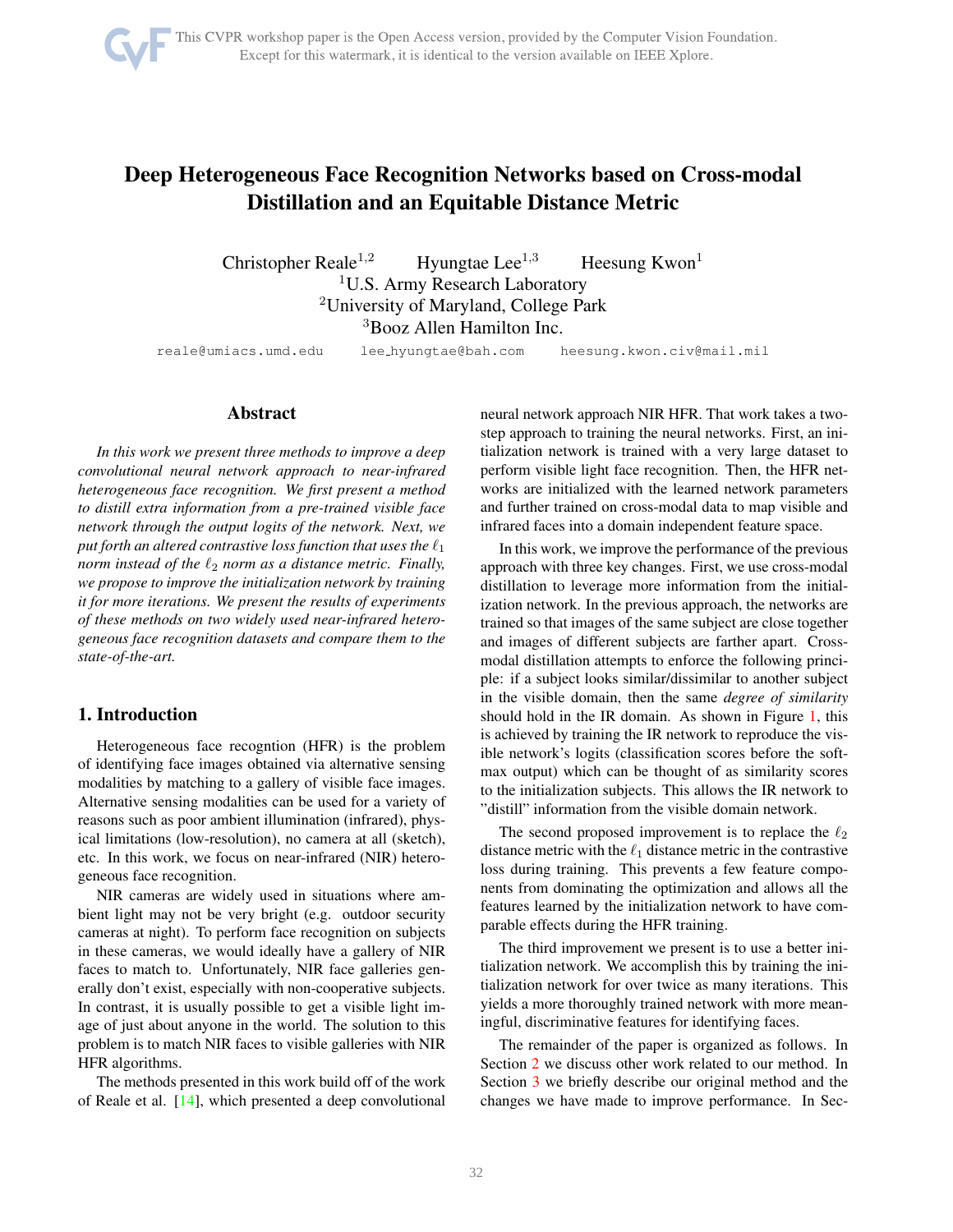<span id="page-1-4"></span>

<span id="page-1-0"></span>Figure 1. Top: Architecture of Reale et al. [\[14\]](#page-6-0). Bottom: Architecture of the proposed network adding a second loss measuring difference of the logits of the two networks to the architecture of [\[14\]](#page-6-0).

tion [4](#page-2-0) we discuss the details of the implementation. In Section [5](#page-4-0) we present experiments we performed to evaluate our method. Finally, we conclude the paper in Section [6.](#page-5-0)

# <span id="page-1-1"></span>2. Related Work

## 2.1. NIR HFR

Much research has been published on NIR HFR. Until recently, most approaches used shallow models and/or local features to solve the problem. Klare and Jain [\[10\]](#page-6-1) use kernel similarities to a set of training subjects as features. Zhu et al. [\[19\]](#page-6-2) perform domain-adaptive matching with a transductive model and present a new local feature vector. Yi et al. [\[17\]](#page-6-3) reduce the domain discrepancy locally with restricted Boltzmann machines and then take a subset of PCA coefficients to do the same globally. Jin et al. [\[5,](#page-5-1) [6\]](#page-5-2) learn local features that are consistent across sensing modalities yet discriminative within each domain. Juefei-Xu et al. [\[7\]](#page-6-4) use cross spectral joint dictionaries to reconstruct visible light images from near IR images and vice-versa.

Recently, deep learning has been used to achieve stateof-the-art results for NIR HFR. Virtually all HFR deep learning methods [\[12,](#page-6-5) [14,](#page-6-0) [15\]](#page-6-6) leverage a large visible face dataset to pretrain networks. They then fine-tune them on cross-modal data for HFR.

#### 2.2. Distillation

Distillation was first introduced by Hinton et al. [\[3\]](#page-5-3) as a means to condense an ensemble of neural networks into a single neural network by extracting information from network logits. It has since been used by Gupta et al. [\[1\]](#page-5-4) to help train in modalities with limited training data. Su and Maji [\[16\]](#page-6-7) take a similar approach when training a model for use with low quality data.

## <span id="page-1-2"></span>3. Our Method

#### 3.1. Original Method

The baseline method  $[14]$  works by using deep CNNs to map face images into a domain independent feature space where they can be directly compared across domains. As shown in Figure [2,](#page-3-0) the networks are trained by minimizing the contrastive loss [\[2\]](#page-5-5) between visible and IR faces. The contrastive loss is defined as follows,

$$
L(\mathbf{x}, \mathbf{y}) = \begin{cases} \|\mathbf{x} - \mathbf{y}\|_2^2 & \text{if } l_x = l_y \\ \max(0, (p - \|\mathbf{x} - \mathbf{y}\|_2)^2) & \text{otherwise,} \end{cases}
$$

where feature vectors  $x$  and  $y$  have respective labels  $l_x$  and  $l_y$ , and p is a tuneable parameter. Minimizing this loss encourages feature representations of same-subject faces to be as close together as possible and feature representations of different-subject faces to be farther apart.

In order to speed-up the optimization and reduce the amount of cross-modal training data needed (which is generally not plentiful), the networks are pretrained to perform visible face recognition. In our case, we first train the networks to recognize 10,575 subjects in the CASIA WebFace dataset  $[18]$ . We then tweak the networks to perform heterogeneous face recognition.

#### <span id="page-1-3"></span>3.2. Cross-modal Distillation

The first method we use to improve performance is crossmodal distillation. The main assumption is that if a subject looks similar or dissimilar to another subject in visible imagery, that should carry over into the near-infrared imagery. Cross-modal distillation does this by using information about the initialization subjects in the pretrained network. While that information is not included in any dataset, we can infer it from the initialization network output logits.

The initialization network is trained to recognize 10,575 celebrities from their face images. Given a face, this is done by calculating similarity scores (sometimes called logits) for each possible celebrity in the dataset. The network classifies the face image as belonging to the celebrity with the highest score. The network can perform this operation on any face image, regardless of the subject in the image. While it is not useful for recognition of subjects which are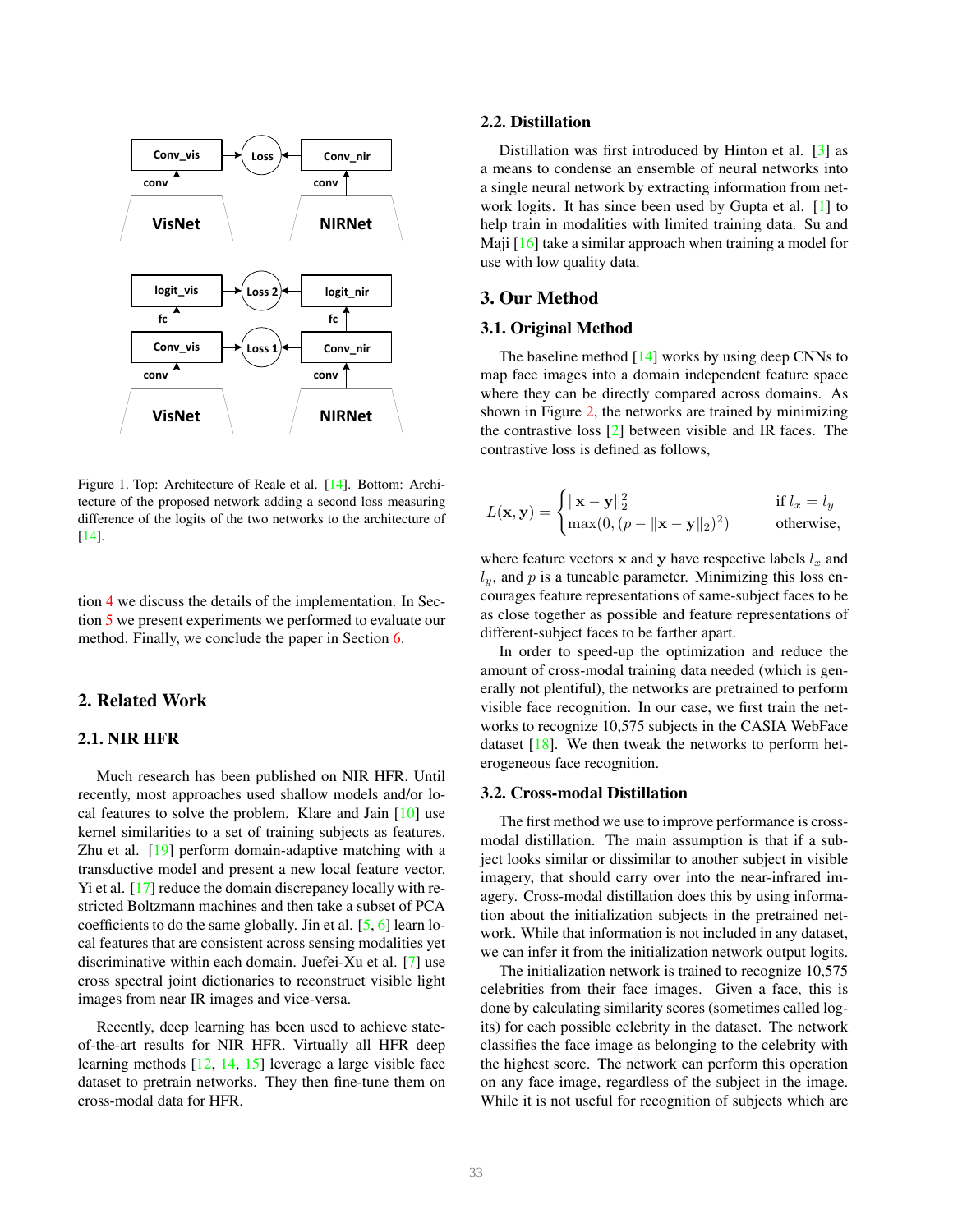<span id="page-2-1"></span>not in the initialization set (like our test and training set subjects), the logits still contain valuable information about the appearance of the face. They can be thought of as a rough estimate for how similar the input face is compared to the celebrity faces in the visible domain. A high logit indicates the input face looks very similar to the celebrity while a low logit indicates the opposite.

As shown in Figure [2,](#page-3-0) we incorporate this extra information into our algorithm by adding a second contrastive loss function that takes the logits as inputs. This contrastive loss operates only on same-subject pairs, so it essentially performs regression on the logits. Basically, we're trying to ensure that the infrared network can recreate the logits that are generated by the visible network. The idea is that in order to accomplish this task, the network is forced to learn more disciminative features in the convolutional layers of the network. Also note that, as with the convolutional weights, the weights of the fully connected layers are initialized with the corresponding values in the initialization network. Without the pretrained values, the computed logits would be meaningless.

#### 3.3. Contrastive Loss Metric

The second adjustment we make to improve performance is a change in the metric used by the contrastive loss. In the original work, only the euclidean norm is used with the contrastive loss. On the other hand, when testing, Reale et al. [\[14\]](#page-6-0) cross-validated over three distance metrics to compare face images  $(\ell_1, \ell_2, \text{ and cosine})$ . We thought it might be beneficial to cross-validate over the distance metric used in the contrastive loss as well.

In this work, we only cross-validate over the  $\ell_1$  and  $\ell_2$ norms. When using the  $\ell_1$  norm, the constrastive loss is computed as follows,

$$
L(\mathbf{x}, \mathbf{y}) = \begin{cases} \|\mathbf{x} - \mathbf{y}\|_1 & \text{if } l_x = l_y \\ \max(0, p - \|\mathbf{x} - \mathbf{y}\|_1) & \text{otherwise,} \end{cases}
$$

This gives the training algorithm more flexibility to tailor the networks for the data. It turns out that in virtually all experiments, the  $\ell_1$  norm provides the best results. We believe it tends to be a better fit for this data because it prevents a few feature components from dominating the optimization. By this we mean that the gradient passed backwards by a given feature component no longer depends on the components magnitude. For example, consider the  $\ell_2$ norm. One component of gradient of the  $\ell_2$  norm squared is equal to that component itself. Because of this, components that naturally have a larger discrepancy across domains will have an undue effect on the network parameters when their gradients back-propagated. The gradient of the  $\ell_1$  norm, on the other hand, is merely the sign of each component and does not depend on the magnitude of the components at all.

This prevents a few components from dominating the optimization, allowing for a better solution.

Since we are using two contrastive loss functions (the original one and the one for distillation), we also used crossvalidation to determine the distance metric for the distillation loss function. In that case, the  $\ell_2$  distance yielded better results.

#### 3.4. Improved Initialization

The third adjustment we make to improve performance is by providing the networks with a better initialization. Generally, a simple way to improve performance of any deep network is to train it for longer. Usually this will achieve a small increase in performance. In our case, extra training of the HFR networks does not change the performance much because of the limited amount of training data available.

While we do not have enough cross-modal training data to warrant training the HFR networks for more iterations, we do have a large initialization dataset (CASIA Webface). Thus we train the initialization network for a longer period of time (450,000 iterations vs 200,000 iterations). This makes the initialization learn more effective features for recognizing faces (83% vs 80% recognition rate on a validation set from CASIA Webface) and therefore increases the HFR performance.

# <span id="page-2-0"></span>4. Engineering Details

## 4.1. Network Structure

We use the same network structure from [\[14\]](#page-6-0). Shown in Table [1,](#page-4-1) it consists of five sections, each of which contains two convolution layers and a max-pooling layer (with the exception of the last section which uses average pooling). All convolution layers feature  $3\times3$  filters and are followed by rectified linear units (ReLU). After the five sections, there is one fully connected layer that serves as a softmax classifier. In our previous work, we discarded the softmax layer after initialization, but now it is needed for cross-modal distillation as described in Section [3.2.](#page-1-3)

#### 4.2. Image Preprocessing

We follow [\[14\]](#page-6-0) and perform very minimal image preprocessing. We first align the face images with the Dlib [\[9\]](#page-6-9) implementation of a regression tree face alignment algorithm [\[8\]](#page-6-10). This method works for both NIR and visible images despite only being trained on the latter. We crop and resize the faces to be  $100 \times 100$  pixel square images. Finally, we convert the images to gray-scale and subtract the mean face image (calculated from the WebFace dataset). Figures [3](#page-3-1) and [4](#page-3-2) show sample images for the CASIA WebFace and NIR-VIS 2.0 datasets respectively.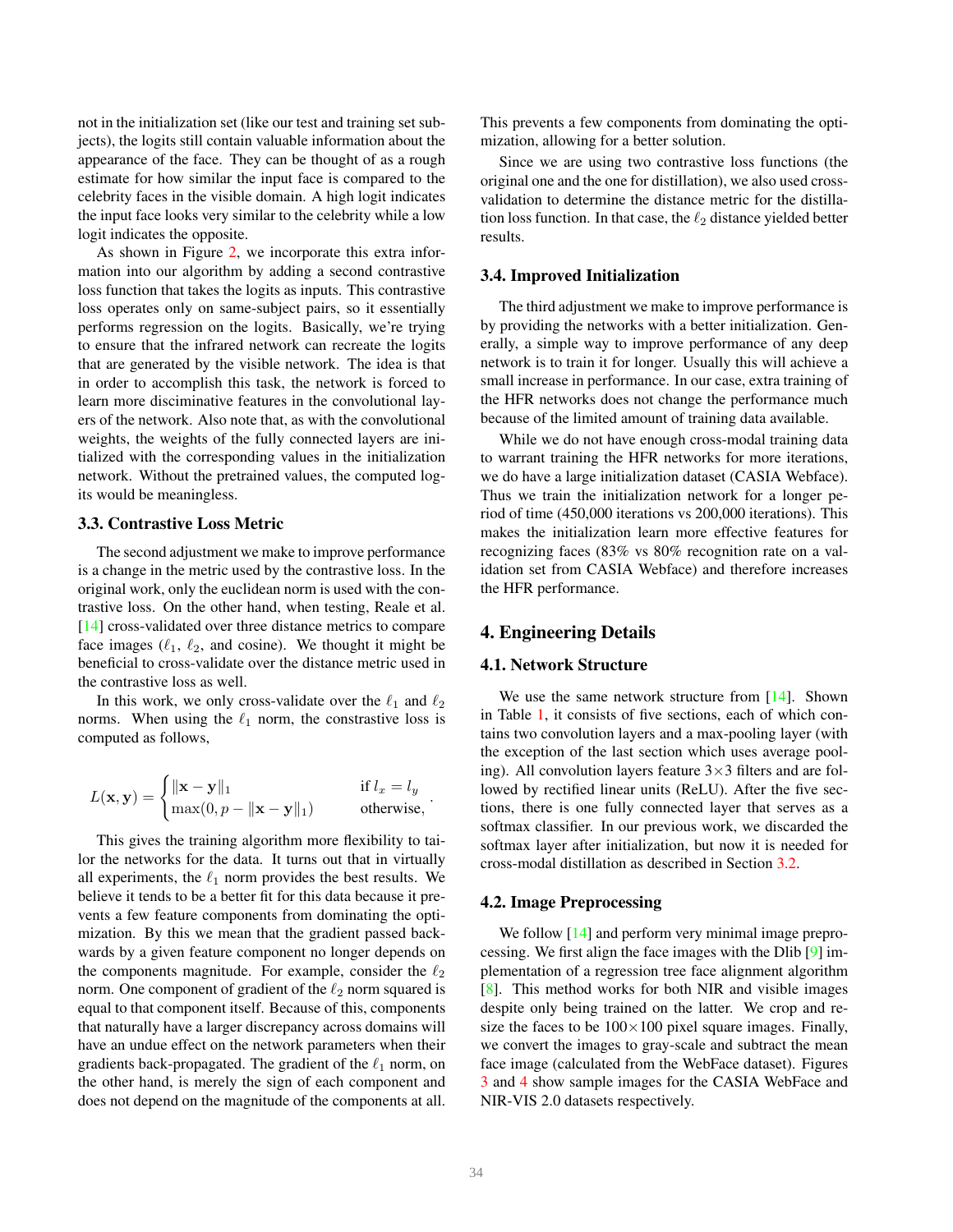<span id="page-3-3"></span>

<span id="page-3-0"></span>Figure 2. Network Diagram: This figure shows a visualization of our training algorithm and how our improvements affect it. The gray section on the left shows the initialization training setup. One of the contributions of this work is to improve this initialization by training it for longer. The gray section on the left shows the HFR training. Black dashed lines indicate any components added to include cross-modal distillation.



<span id="page-3-1"></span>Figure 3. Sample Webface images.

<span id="page-3-2"></span>Figure 4. Sample NIR-VIS 2.0 face images. The top row is visiblelight and the bottom row is near-infrared.

# 4.3. Training Details

## 4.3.1 Initialization Training

We train the initial network using the Caffe [\[4\]](#page-5-6) deep learning framework for 450,000 iterations (the baseline method trains for 200,000 iterations) with a batch size of 256 images. We initially set the learning rate to be .01 and reduce it by a factor of 10 after 350,000 and 400,000 iterations. We set the momentum to .9 and the weight decay to .0005. We use a single NVIDIA 12GB GeForce GTX Titan X GPU to train IDNet which takes approximately four days.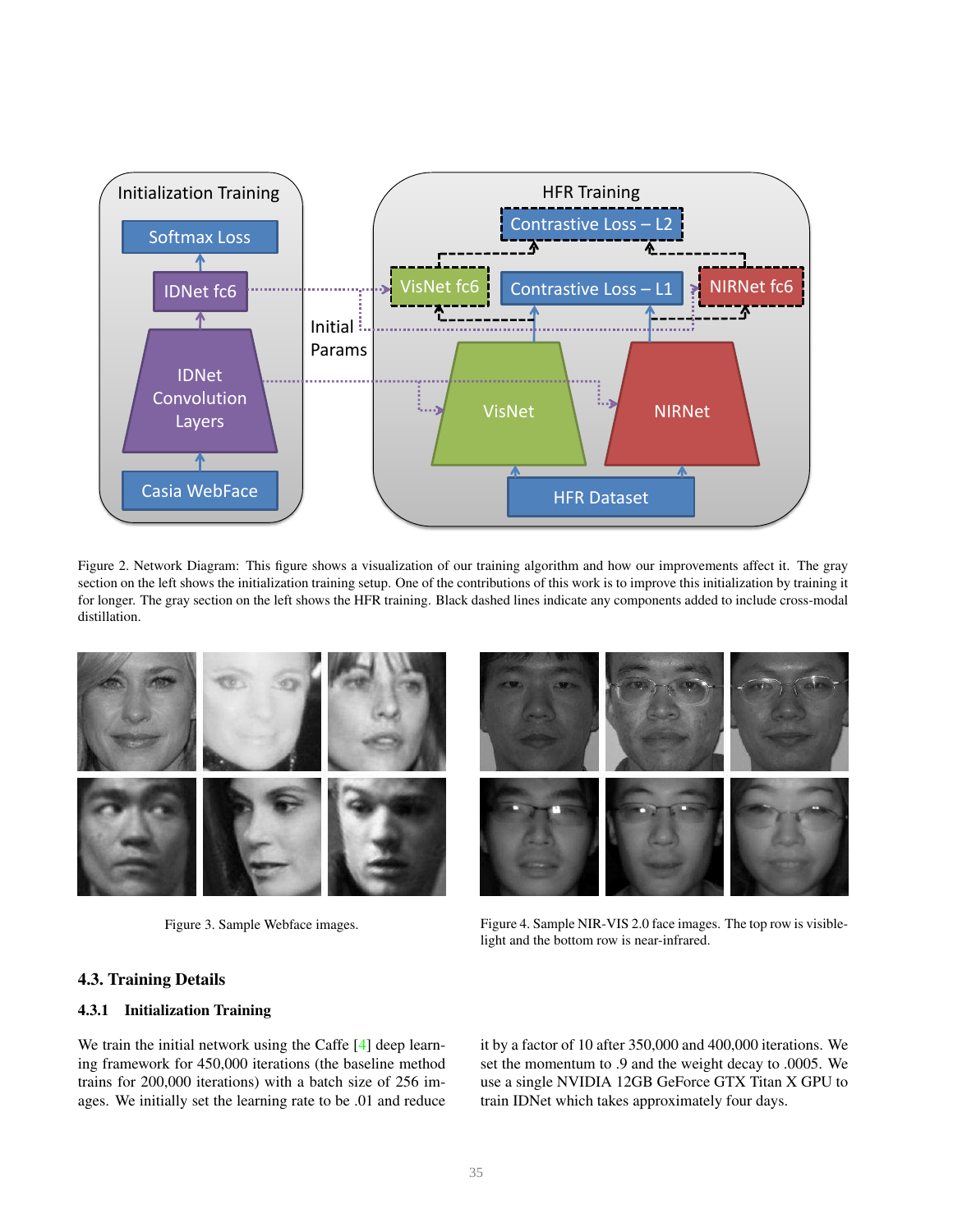<span id="page-4-2"></span>

|           | Name               | Type                   | <b>Filter Size</b>               | Stride           | <b>Output Size</b>         | Params           |
|-----------|--------------------|------------------------|----------------------------------|------------------|----------------------------|------------------|
|           | conv11             | Convolution            | $3 \times 3 \times 32$           | $\mathbf{1}$     | $100 \times 100 \times 32$ | 288              |
|           | relu11             | ReLU                   |                                  |                  | $100 \times 100 \times 32$ | $\boldsymbol{0}$ |
| Section 1 | conv12             | Convolution            | $3 \times 3 \times 64$           | $\mathbf{1}$     | $100 \times 100 \times 64$ | 18.4K            |
|           | relu12             | ReLU                   |                                  |                  | $100\times100\times64$     | $\theta$         |
|           | pool1              | Max Pooling            | $2 \times 2$                     | $\boldsymbol{2}$ | $50 \times 50 \times 64$   | $\boldsymbol{0}$ |
|           | conv21             | Convolution            | $\overline{3\times 3\times 64}$  | $\overline{1}$   | $50 \times 50 \times 64$   | 36.7K            |
|           | relu21             | ReLU                   |                                  |                  | $50 \times 50 \times 64$   | $\boldsymbol{0}$ |
| Section 2 | conv22             | Convolution            | $3 \times 3 \times 128$          | $\mathbf{1}$     | $50 \times 50 \times 128$  | 73.7K            |
|           | relu22             | ReLU                   |                                  |                  | $50 \times 50 \times 128$  | $\boldsymbol{0}$ |
|           | pool <sub>2</sub>  | Max Pooling            | $2\times2$                       | $\boldsymbol{2}$ | $25 \times 25 \times 128$  | $\boldsymbol{0}$ |
|           | conv31             | Convolution            | $3 \times 3 \times 96$           | $\overline{1}$   | $25 \times 25 \times 128$  | 111K             |
|           | relu31             | ReLU                   |                                  |                  | $25\times25\times128$      | $\boldsymbol{0}$ |
| Section 3 | conv32             | Convolution            | $3\times3\times192$              | $\mathbf{1}$     | $25 \times 25 \times 192$  | 166K             |
|           | relu <sub>32</sub> | ReLU                   |                                  |                  | $25 \times 25 \times 192$  | $\Omega$         |
|           | pool3              | Max Pooling            | $2 \times 2$                     | 2                | $13 \times 13 \times 192$  | $\theta$         |
|           | conv41             | Convolution            | $\overline{3\times 3\times 128}$ | $\overline{1}$   | $13\times13\times128$      | 221K             |
|           | relu41             | ReLU                   |                                  |                  | $13 \times 13 \times 128$  | $\boldsymbol{0}$ |
| Section 4 | conv42             | Convolution            | $3 \times 3 \times 256$          | $\mathbf{1}$     | $13 \times 13 \times 256$  | 295K             |
|           | relu42             | ReLU                   |                                  |                  | $13\times13\times256$      | $\mathbf{0}$     |
|           | pool4              | Max Pooling            | $2\times 2$                      | $\overline{c}$   | $7 \times 7 \times 256$    | $\overline{0}$   |
|           | conv51             | Convolution            | $3 \times 3 \times 160$          | $\overline{1}$   | $7 \times 7 \times 160$    | 369K             |
|           | relu51             | ReLU                   |                                  |                  | $7 \times 7 \times 160$    | $\boldsymbol{0}$ |
| Section 5 | conv52             | Convolution            | $3 \times 3 \times 320$          | $\mathbf{1}$     | $7 \times 7 \times 320$    | 461K             |
|           | relu52             | ReLU                   |                                  |                  | $7 \times 7 \times 320$    | $\mathbf{0}$     |
|           | pool5              | Avg Pooling            | $7\times7$                       | $\mathbf{1}$     | $1 \times 1 \times 320$    | $\mathbf{0}$     |
|           | fc6                | <b>Fully Connected</b> |                                  |                  | 10575                      | 3.38M            |
|           | cost               | Softmax                |                                  |                  | 10575                      | $\boldsymbol{0}$ |

<span id="page-4-1"></span>Table 1. Face recognition network layer details

#### 4.3.2 HFR Training

We train the HFR networks with the same setup as in [\[14\]](#page-6-0) with a few notable differences due to the incorporation of our new methods. First, due to the large number of parameters in the fully connected layers (see Table [1\)](#page-4-1), we do not allow them to be adjusted during the HFR optimization. Additionally, we found that when training with distillation on the HFB dataset, we did not have to fix as many of the convolutional layers (i.e. the model didn't overfit as easily with distillation). We attribute this to relatively low number of training subjects (100) in the HFB dataset. The additional information from the CASIA WebFace subjects helped to improve generalization.

## <span id="page-4-0"></span>5. Experiments and Results

#### 5.1. Datasets

We test our algorithms on two widely-used NIR HFR datasets: CASIA HFB and CASIA NIR-VIS 2.0. Both datasets are organized in the same manner by splitting into two views: View1 for parameter selection and View2 for evaluation. View1 consists of a single experimental setup,

whereas View2 contains 10 different setups, the results of which are averaged. In CASIA HFB, the typical experiment setup splits the set of subjects into training and testing groups. This yields about 1000 visible and 1500 NIR images for training and similarly 1000 visible and 1500 NIR images for testing. In NIR-VIS 2.0, 715 subjects are split into training and testing groups, with about 2500 visible and 6000 NIR images for training. CASIA NIR-VIS 2.0 is slightly different in that it restricts algorithms to one gallery image per subject during testing. So while there are about 6000 NIR images for testing, there are only 358 gallery images to compare to.

In addition to different numbers of images, some of the images in NIR-VIS 2.0 present challenging variations such as difficult poses, whereas the HFB images were mostly captured in a more controlled environment. Combined with the higher number of subjects and restriction of one image per gallery subject, this makes the NIR-VIS 2.0 dataset significantly more challenging.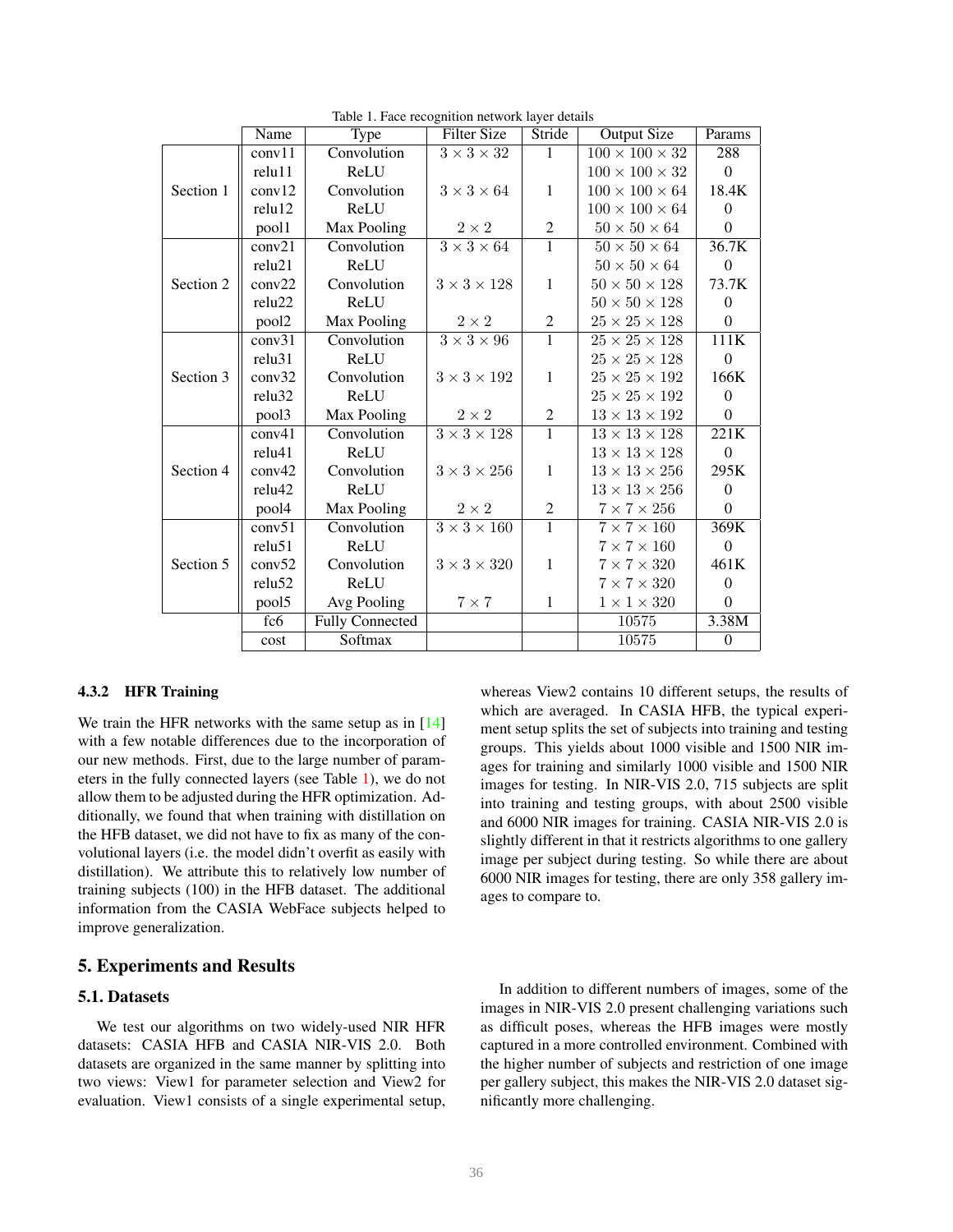<span id="page-5-11"></span>

| <b>HFB</b>      | Rank 1 | $FAR = 01$ | $FAR = .001$ |
|-----------------|--------|------------|--------------|
| Baseline $[14]$ | 97.58  | 96.9       | 85.0         |
| <b>Distill</b>  | 98.55  | 94.7       | 81.2         |
| L1 Loss         | 98.68  | 95.0       | 82.6         |
| Better Init.    | 99.08  | 97.7       | 87.7         |
| All Three       | 99.52  | 98.6       | 91.8         |

<span id="page-5-7"></span>Table 2. Performance of our algorithms on View2 of CASIA HFB Face Database

## 5.2. Results

We present the results of evaluations of five variants of our method (each method individually, all three together, and the original method as a baseline) in Tables [2](#page-5-7) and [3.](#page-5-8) From the results, it is clear that all three methods have a positive effect on the recognition performance.

Of the three methods, distillation provides a more modest increase in performance, though it is comparable to the other two on the HFB dataset. We attribute this to the smaller number training subjects and images in HFB. This makes information about additional subjects (through distillation) more valuable. On the other hand, NIR-VIS 2.0 provides more training subjects and images. Thus, the training algorithm does not benefit as much from information about additional subjects. The other two methods  $(\ell_1$  metric and better initialization) help the training on both datasets, with the better initialization adding a noticeably bigger performance boost in both cases. This demonstrates the remarkable ability of deep networks to soak up information even after they have already been trained for a long time.

Finally, it is clear that the best performance is achieved when all three methods are used together. The recognition rates are improved from 97.58% to 99.52% and from 87.1% to 92.6% on the HFB and NIR-VIS 2.0 datasets respectively. Additionally, the verification rates increase from 85.0 to 91.8 and from 74.5 to 81.6.

We compare the results of our method to those of other methods in Tables [4](#page-5-9) and [5.](#page-5-10) Our method performs very well on the HFB dataset with the highest recognition rate among all algorithms. This should be taken with a grain of salt as some papers don't report results on this dataset. On the other hand, our method does not achieve state-of-the-art results on NIR-VIS 2.0. Although it is not better than all other published methods, it is second best and within a few percentage points.

## <span id="page-5-0"></span>6. Conclusion

In this work we have presented three improvements for NIR HFR. We have evaluated each individually and shown that they all perform better than the original baseline method. Additionally, we have shown that the combination of all three methods performs even better. We have also compared our combined method with the current state-of-

| <b>NIR-VIS 2.0</b> | Rank 1 | Std. Dev. | $FAR = .001$ |
|--------------------|--------|-----------|--------------|
| Baseline [14]      | 87.1   | 0.88      | 74.5         |
| Distillation       | 87.5   | 1.04      | 76.1         |
| L1 Loss            | 89.4   | 1.23      | 79.5         |
| Better Init.       | 90.8   | 0.79      | 77.9         |
| All Three          | 92.6   | 0.64      | 81.6         |

<span id="page-5-8"></span>

|                       | Table 3. Performance of our algorithms on View2 of CASIA NIR- |  |
|-----------------------|---------------------------------------------------------------|--|
| VIS 2.0 Face Database |                                                               |  |

| <b>HFB</b>       | Rank 1 | $FAR = 01$ | $FAR = .001$ |
|------------------|--------|------------|--------------|
| <b>IDNet</b>     | 80.9   | 70.4       | 36.2         |
| P-RS $[10]$      | 87.8   | 98.2       | 95.8         |
| $C-DFD[11]$      | 92.2   | 85.6       | 65.5         |
| <b>THFM</b> [19] | 99.28  | 99.66      | 98.42        |
| [17]             | 99.38  |            | 92.25        |
| Our Method       | 99.52  | 98.6       | 91.8         |

<span id="page-5-9"></span>Table 4. Performance comparison to other algorithms on View2 of CASIA HFB Face Database

| $NIR-VIS$ 2.0 | Rank 1 | Std. Dev. | $FAR = .001$ |
|---------------|--------|-----------|--------------|
| $C-CBFD[13]$  | 81.8   | 2.3       | 47.3         |
| [15]          | 85.9   | 0.9       | 78.0         |
| [17]          | 86.2   | 0.98      | 81.3         |
| [12]          | 95.74  | 0.52      | 91.03        |
| Our Method    | 92.6   | ) 64      | 81 6         |

<span id="page-5-10"></span>Table 5. Performance comparison to other algorithms on View2 of CASIA NIR-VIS 2.0 Face Database

the-art.

#### References

- <span id="page-5-4"></span>[1] S. Gupta, J. Hoffman, and J. Malik. Cross modal distillation for supervision transfer. In *2016 IEEE Conference on Computer Vision and Pattern Recognition (CVPR)*, pages 2827– 2836, June 2016. [2](#page-1-4)
- <span id="page-5-5"></span>[2] R. Hadsell, S. Chopra, and Y. LeCun. Dimensionality reduction by learning an invariant mapping. In *Computer vision and pattern recognition, 2006 IEEE computer society conference on*, volume 2, pages 1735–1742. IEEE, 2006. [2](#page-1-4)
- <span id="page-5-3"></span>[3] G. Hinton, O. Vinyals, and J. Dean. Distilling the knowledge in a neural network. *arXiv preprint arXiv:1503.02531*, 2015. [2](#page-1-4)
- <span id="page-5-6"></span>[4] Y. Jia, E. Shelhamer, J. Donahue, S. Karayev, J. Long, R. Girshick, S. Guadarrama, and T. Darrell. Caffe: Convolutional architecture for fast feature embedding. *arXiv preprint arXiv:1408.5093*, 2014. [4](#page-3-3)
- <span id="page-5-1"></span>[5] Y. Jin, J. Lu, and Q. Ruan. Coupled discriminative feature learning for heterogeneous face recognition. *Information Forensics and Security, IEEE Transactions on*, 10(3):640– 652, 2015. [2](#page-1-4)
- <span id="page-5-2"></span>[6] Y. Jin, J. Lu, and Q. Ruan. Large margin coupled feature learning for cross-modal face recognition. In *Biometrics (ICB), 2015 International Conference on*, pages 286–292, May 2015. [2](#page-1-4)